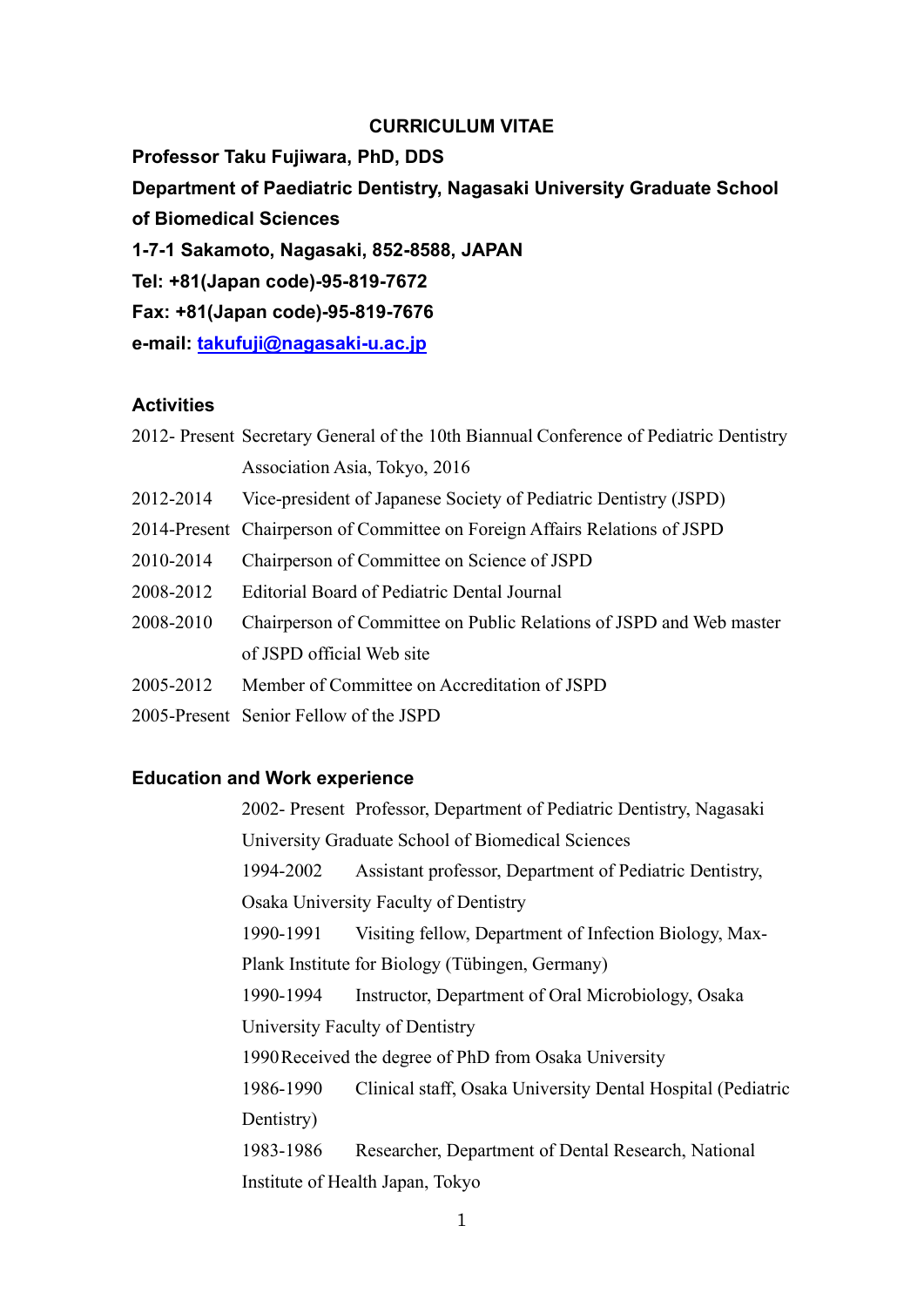1983 Graduated from Osaka University Faculty of Dentistry Membership of major Academic Societies

- International Association of Paeditaric Dentistry
- Japanese Society of Pediatric Dentistry
- European Academy of Paediatric Dentistry
- International Association of Dental Research
- International Association of Dental Traumatology
- Japanese Society of Disability and Oral Health
- Japanese Society of Bacteriology

# Major Research fields

The molecular biological study of the virulence factor of mutans streptococci. The epidemiological study of colonization of oral streptococci. Dental trauma surveillance using with informatic engineering approach.

I have 74 original research papers and 10 case reports in English.

# Recent publications

- Sasaki, Y, Taya, Y, Saito, K, Fujita, K, Aoba, T, Fujiwara, T. (2014). Molecular contribution to cleft palate production in cleft lip mice. Congenital Anomalies, 54:94-99.
- Nishiguchi, M. Satoh K, Kamasaki Y, Hoshino T, Fujiwara T. (2013). Dental Findings in a Child with Osteopathia Striata with Cranial Sclerosis (OS-CS): A Case Report. J Clin Pediatr Dent. 37:411-413.
- Hoshino T, Fujiwara T, Kawabata S. (2012). Evolution of cariogenic character in Streptococcus mutans: Horizontal transmission of glycosyl hydrolase family 70 Genes. Scientific Reports. 2, 518: DOI:10.1038/srep00618
- Kawaguchi M, Hoshino T, Ooshima T, Fujiwara T. (2011) .Establishment of Streptococcus mutans in infants induces decrease in the proportion of salivary αhaemolytic bacteria. Int J Paediatr Dent. 22:139–145.

# Recent Symposiast in International Congress